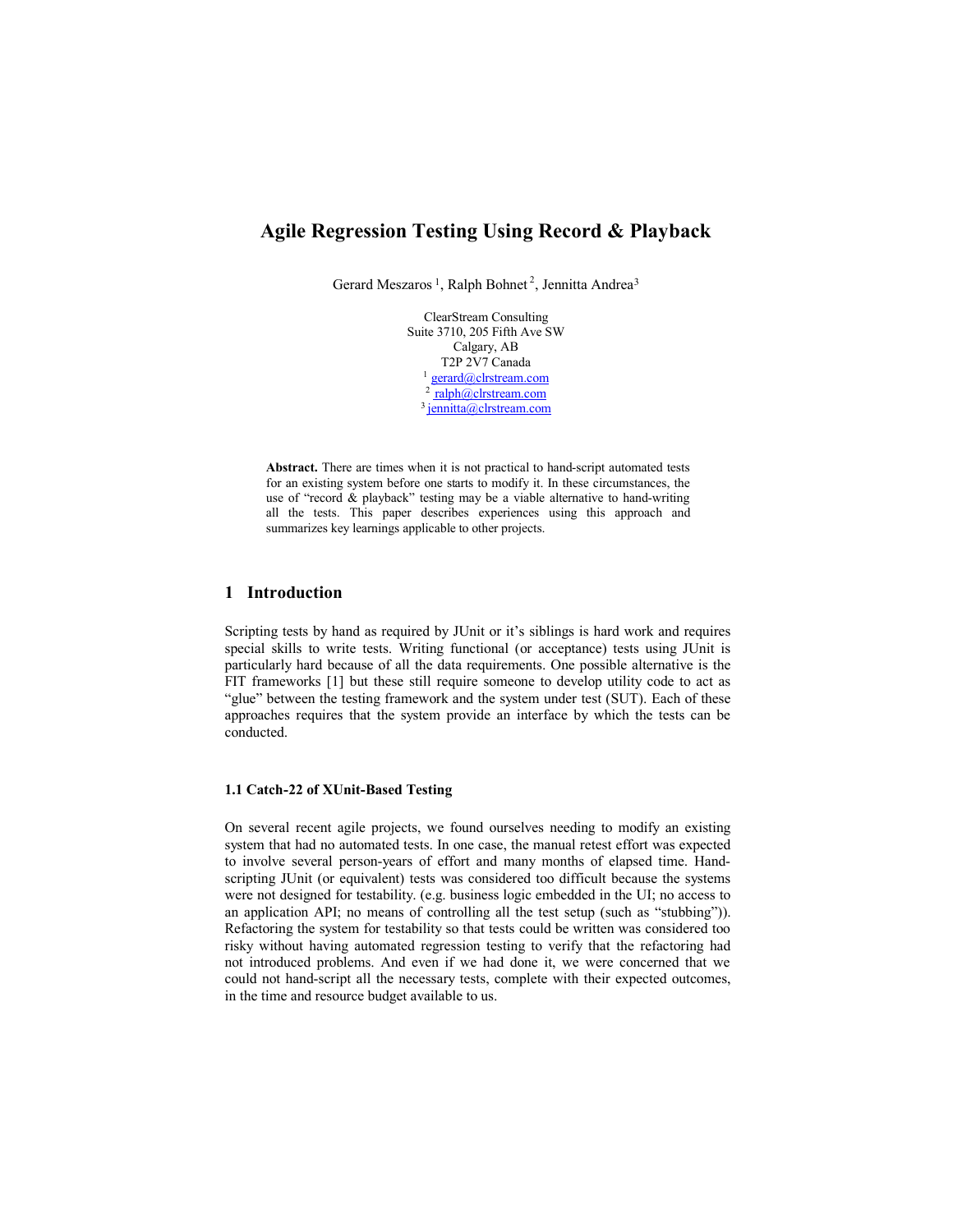### **1.2 Looking for Alternatives to XUnit**

This led us to investigate all possible alternatives to XUnit style testing. Most of this effort focused on "record & playback" (R&PB) styles of test creation, an approach that involved recording functional tests on the system before we made the changes and regression testing the refactored system by playing back these tests. The tests verified the overall functionality of the system and, in particular, much of the business logic it contained. Once the tests were recorded and verified (successfully played back on the original system), we could then start refactoring the system to improve its design. We felt that this would allow us to quickly record a number of tests that we could play back at will. Since we had an existing version of the system to use as a "gold standard", we could leave the effort of defining the expected outcomes to the record and playback framework.

This paper describes the options we considered, their advantages and disadvantages and how we ended up regression testing the system. The work also lead to an understanding of where R&PB can be used in a more general context than the specific projects with which we were dealing.

# **2 Issues with R&PB Test Automation**

R&PB style testing predates XUnit-style testing by many decades. Test automation folklore is rich with horror stories of failed attempts to automate testing. This paper describes critical success factors for making this style of testing work, what to avoid, and best practices in R&PB test automation.

The "robot user" approach to test automation had received enough bad publicity in past attempts at test automation that we found it to be a hard "sell". We had to convince our sponsors that "this time it would be different" because we understood the limitations of the approach and that we had a way to avoid the pitfalls.

## **2.1 The "Fragile Test" Problem**

Test automation using commercial R&PB or "robot user" tools has a bad reputation amongst early users of these tools. Tests automated using this approach often fail for seemingly trivial reasons. It is important to understand the limitations of this approach to testing to avoid falling victim to the common pitfalls. These include *Behavior Sensitivity, Interface Sensitivity, Data Sensitivity* and *Context Sensitivity.*

### **Behavior Sensitivity**

If the behavior of the system is changed (e.g. the requirements are changed and the system is modified to meet the new requirements), any tests that exercise the modified functionality will most likely fail when replayed. This is a basic reality of testing regardless of the test automation approach used.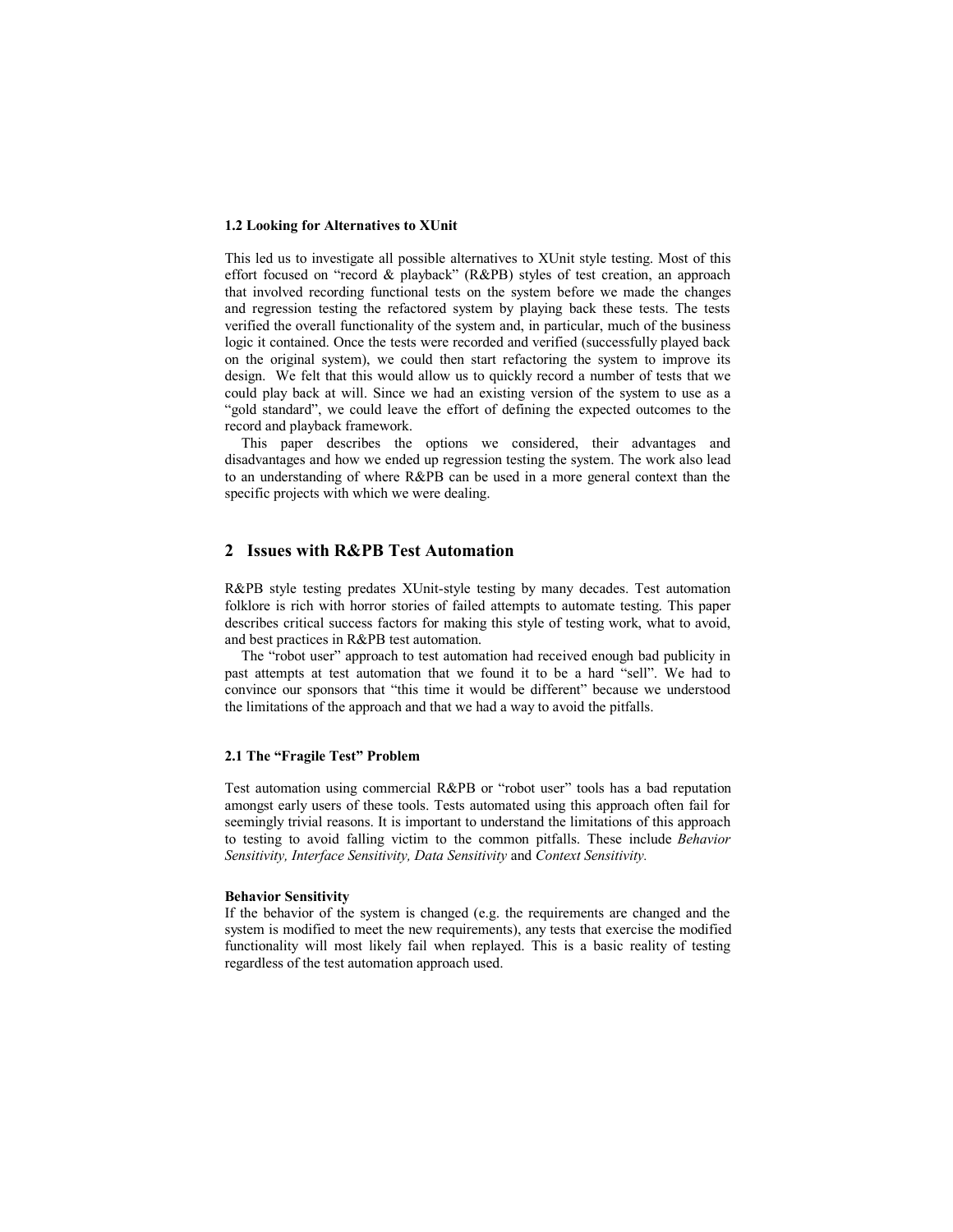# **Interface Sensitivity**

Commercial R&PB ("robot user") test tools typically interact with the system via the user interface. Even minor changes to the interface can cause tests to fail even though a human user would say the test should still pass. This is partly what gave test automation tools a bad name in the past decade.

#### **Data Sensitivity**

All tests assume some starting point; these are often called the "pre-conditions" or "before picture" of the test. Most commonly, this is defined in terms of data that is already in the system. If the data changes, the tests may fail unless great effort has been expended to make the tests insensitive to the data being used. More recent versions of the test automation tools provide mechanisms that can be used to make tests less sensitive. This has added a lot of complexity to these tools and, as a result, they often fail to live up to their promises. This has likely contributed to the bad reputation they have received.

#### **Context Sensitivity**

The behavior of the system may be affected by the state of things outside the system. This could include the states of devices (e.g. printers, servers) other applications, or even the system clock. E.g. the time and/or date of test.

# **2.2 Agile Project Issues**

There are other issues with R&PB testing that are specific to an agile project environment (especially eXtreme Programming.)

#### **Not Test-First**

Many agilists (especially advocates of eXtreme Programming) would argue that R&PB test automation completely undermines the notion of automating acceptance tests before the functionality is built because it requires the SUT to exist before the tests can be recorded.

# **3 Understanding Test Automation Choices**

As part of our analysis of the choices available to us, we came up with a way of classifying the approaches to test automation. This helped us better understand why certain approaches worked better in some circumstances than others.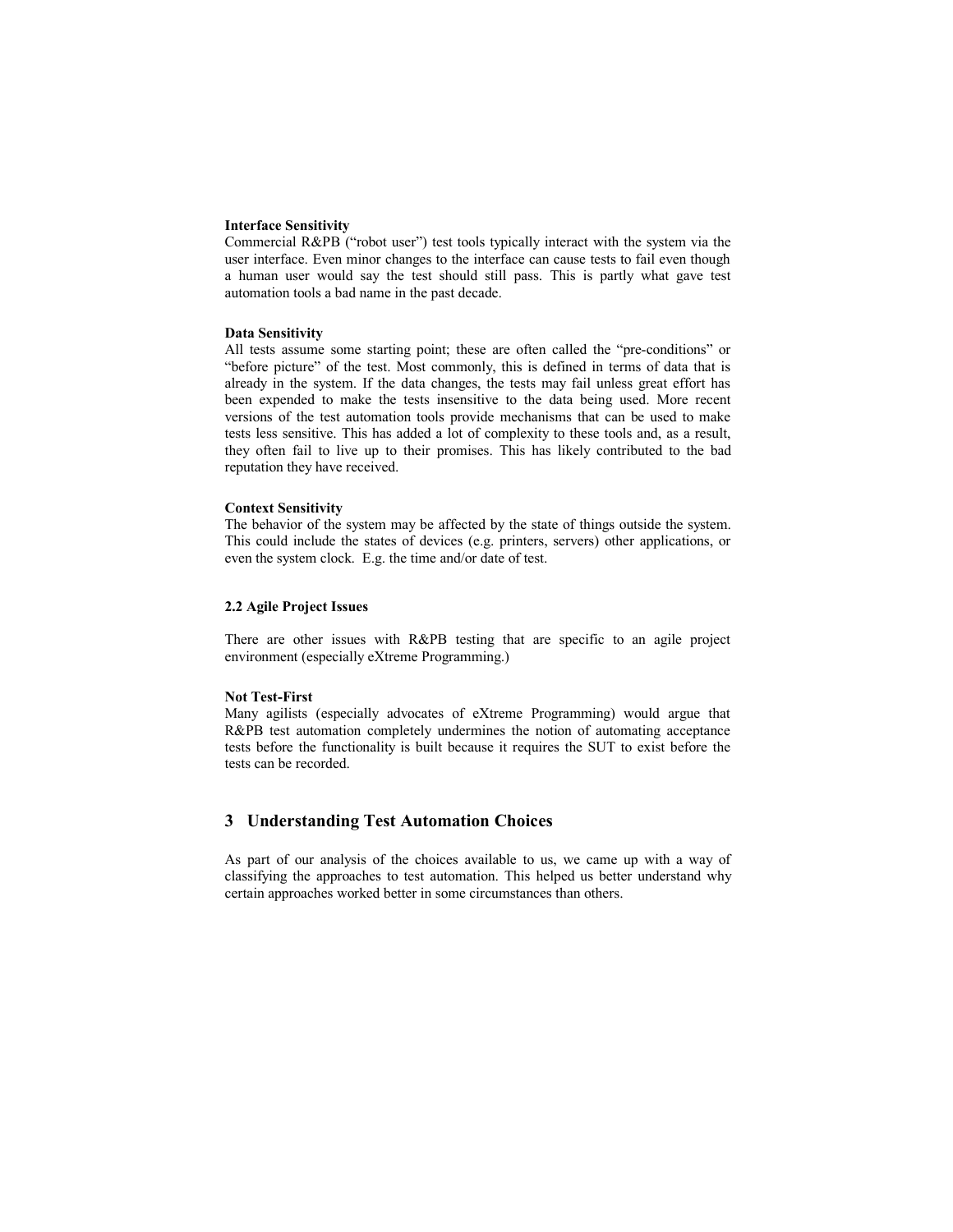### **3.1 Approaches to Test Automation**

#### **Classifying Approaches to Test Automation**

There is more than one way to automate tests. The approaches can be classified using a 3 dimensional grid. The three dimensions are:

- − Granularity of SUT. The SUT can be a single unit (module, class or even method), a component, or the entire system.
- − Test Creation Approach. The two main options are "Record & Playback" (R&PB) and hand-scripted tests.<sup>1</sup>
- − Test Interface. The two main options are testing via the user interface or testing via an internal software interface or API.



**Fig. 1.** The three dimensions of test automation

# **3.2 Common Combinations**

While there are  $2x2x3$  possible combinations, it is possible to understand the primary differences between the approaches by looking at the front face of the cube. Some of the 2x2 combinations are applicable to all levels of granularity while others are primarily used for system testing.

#### **Hand-Scripted Quadrants**

 $\overline{a}$ 

The upper right quadrant of the front face of the cube is "modern XUnit". It involves hand-scripting tests that exercise the system at all 3 levels of granularity (system,

<sup>1</sup> There is a third approach: the generation of tests from semi-formal requirements specification. However, the authors do not feel qualified to comment on the relative merits of this approach.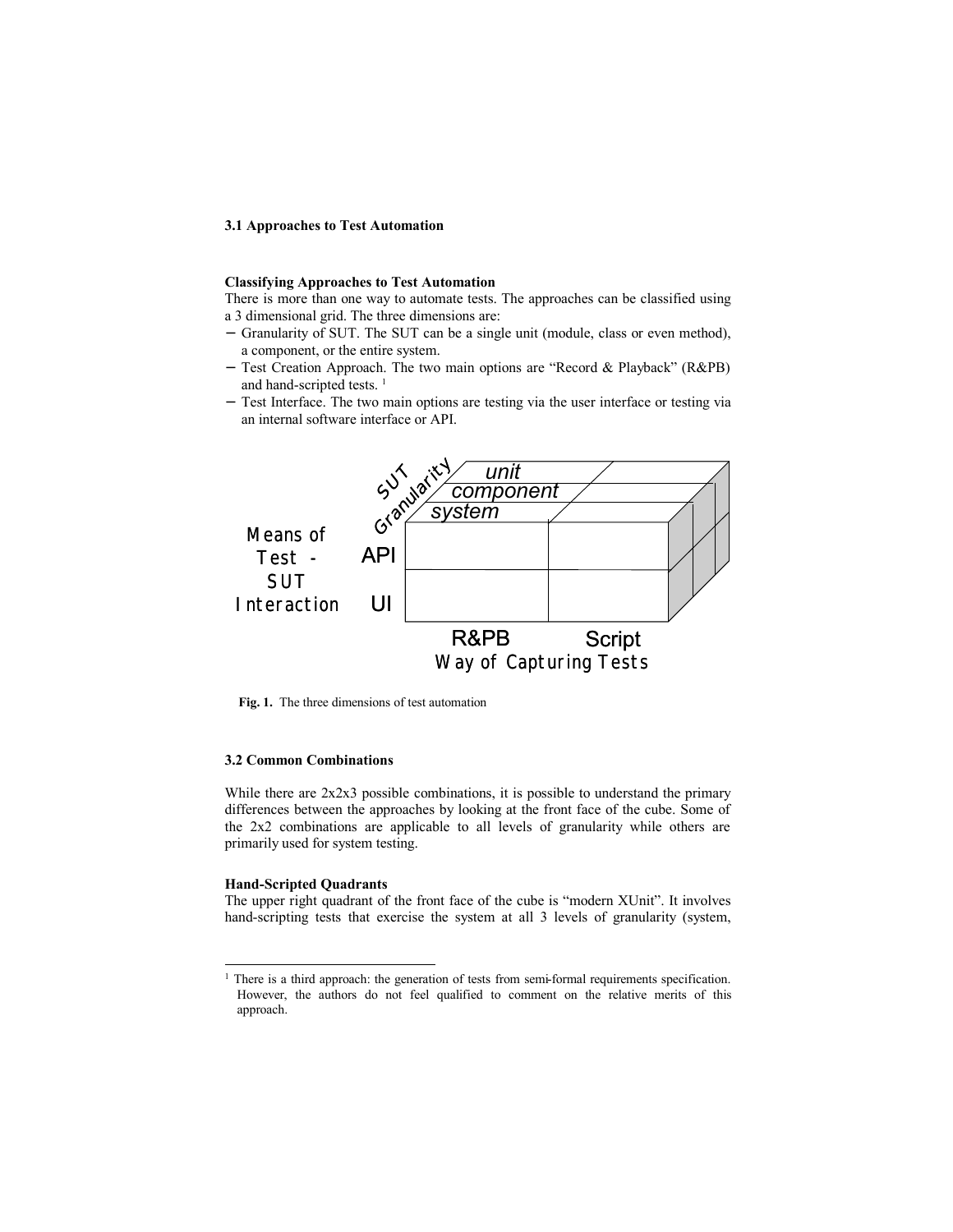component or unit) via internal interfaces. A good example of this is unit tests automated using JUnit.

A variation on "modern XUnit" is "Scripted UI Tests" with the most common examples being the use of HttpUnit, JfcUnit or similar tools to hand-script tests using the user interface. (It is also possible to hand-script tests using commercial "Robot User" tools.) These would fit into the bottom right quadrant. Where the entire system is being tested, this would be at the system test level of granularity. They could also be used to test just the user interface component of the system (or possibly even some UI units such as custom widgets) but this would require stubbing out the actual system behind the UI.



**Fig. 2.** The four test automation quadrants

#### **Record & Playback Quadrants**

The bottom left quadrant is "Robot User" This involves recording tests that interact with the system via the User Interface and is the approach employed by most commercial test automation tools. It applies primarily to System testing. This approach is primarily focused on testing the entire system, but like "scripted UI Tests", could be applied to the UI components or units if the rest of the system can be stubbed out.

The top left quadrant is not well populated with commercial tools but is a feasible option when building R&PB into the application itself. It involves creating a record  $\&$ playback API somewhere behind the user interface. This is then used to record everything that affects the system state into a file that can later be used for input.

# **4 Implementing R&PB Test Automation**

Record and Playback test automation can be implemented using either commercial tools or by building a record and playback capability into the application.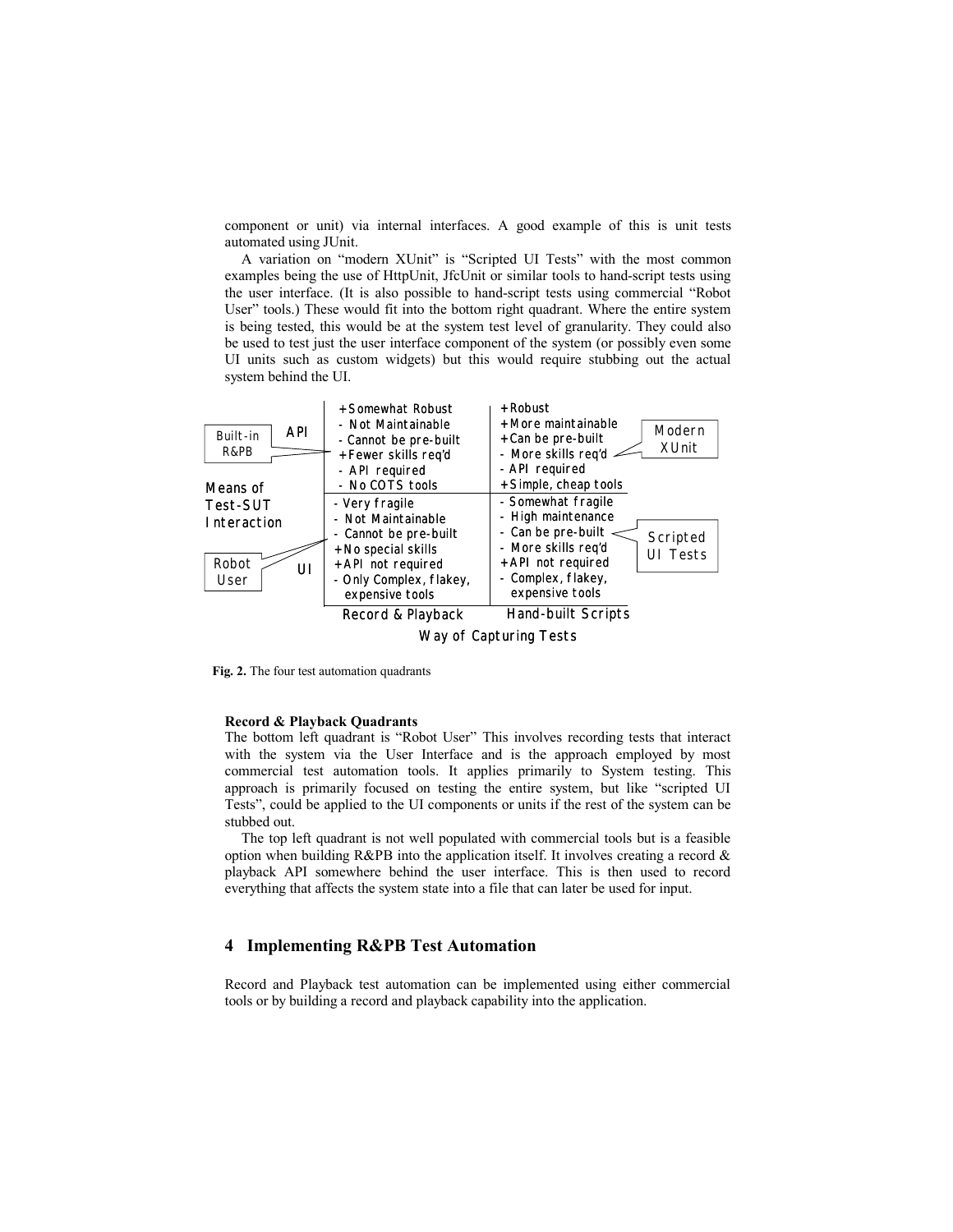### **4.1 Using Commercial R&PB Tools**

Commercial R&PB testing tools can be used in several ways. Most commonly, they are used to test an entire system including the business logic and the presentation logic.

### **Testing User Interface Behavior**

Testing of user interfaces is one area in which commercial "robot user" tools can be used to good effect. The key is to make the system deterministic enough from a business logic perspective so that the UI tests can focus on verifying UI behavior without having to deal with variations in behavior caused by differences in the context (data, time/date, etc.)

This can be done in two ways:

- 1. Define a set of test data that can be frozen for the life of the tests. You may need to stub out any interfaces to other systems (or components such as the system clock) to ensure complete determinism.
- 2. Configure the user interface component to use a dummy version of the business logic component of the application . This "mock application" can be programmed (hard-coded or data driven) to return canned answers to requests. This ensures complete determinism of the "business logic" and allows the tests to focus on changes in UI behavior in response to the canned responses that are returned.

### **Testing Business Logic**

This is probably the weakest usage of R&PB test automation even though many improvements have been made in the way commercial R&PB tools record tests. Either the "hand-scripted via API" or FIT approach would likely be a better long-term option.

If you do choose to use "robot users" to test the business logic, make sure you freeze the test data to eliminate a very common source of false test failures. Also, ensure that the application user interface is stable and that the functionality is not going to change between when you record the tests and when you plan to re-run them.

#### **4.2 Building R&PB into an Application**

Commercial "robot user" tools are not the only way to do R&PB style test automation. Depending on the architecture of the system under test, there are several ways to build R&PB right into the application. This is the way we chose to automate the functional tests on several recent projects.

The main advantage of this approach is that it can be applied to any system regardless of the technology of the user interface. It is also more robust than most commercial robot user tools because one source of potential failures – loss of synchronization between the test tool process and the SUT process – is eliminated by virtue of R&PB being built into the application. In effect, it moves the test automation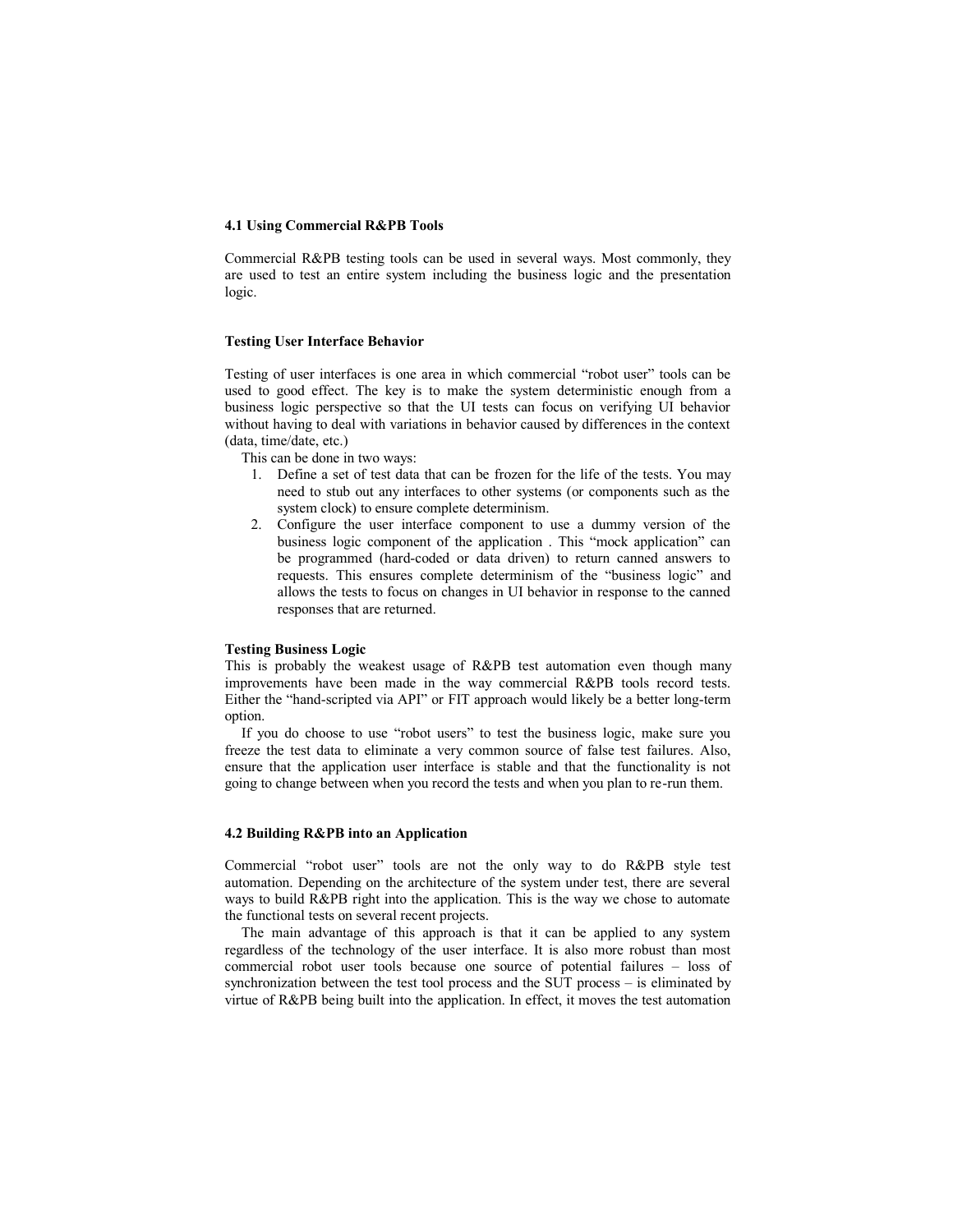approach from the lower left quadrant ("robot user") to the upper left quadrant ("R&PB via API").

### **R&PB Decorator Between UI and Service Facade**

Where the system consists of a cleanly separated UI component and a business logic component accessed via a service façade, the system can be configured to place a Recording Decorator between the two components. It records each request passed into the service component and the response that came back. A leading candidate file format for recording the interactions is XML.

Playback is accomplished by building a test driver that calls the service facade with the recorded requests and compares the actual responses with the previously recorded responses. It is quite simple to build a test driver that reads the XML containing the sets of <request> and <expectedresponse> elements. The user interface component is often omitted during test playback but in some cases it may be present so that test progress can be monitored.

A component container (such as an EJB application server) is well positioned to provide the capability to record the requests being passed to the managed component. Too bad that most do not yet provide this capability.



**Fig. 3.** Record and Playback using a Recording Decorator

#### **Building R&PB into the UI of the application**

If the application is not cleanly separated into a User Interface component and a service façade component, it may be possible to build the R&PB capability right into the User Interface. (See Figure 4) This is most cost-effective when it can done by building R&PB into a generic driver so that one doesn't need to sprinkle R&PB hooks throughout the system.

#### *Example 1: A servlet-based application*

We used a Transform View architecture in which a servlet calls business methods on a service façade and then invokes an XLST transform on the returned XML. We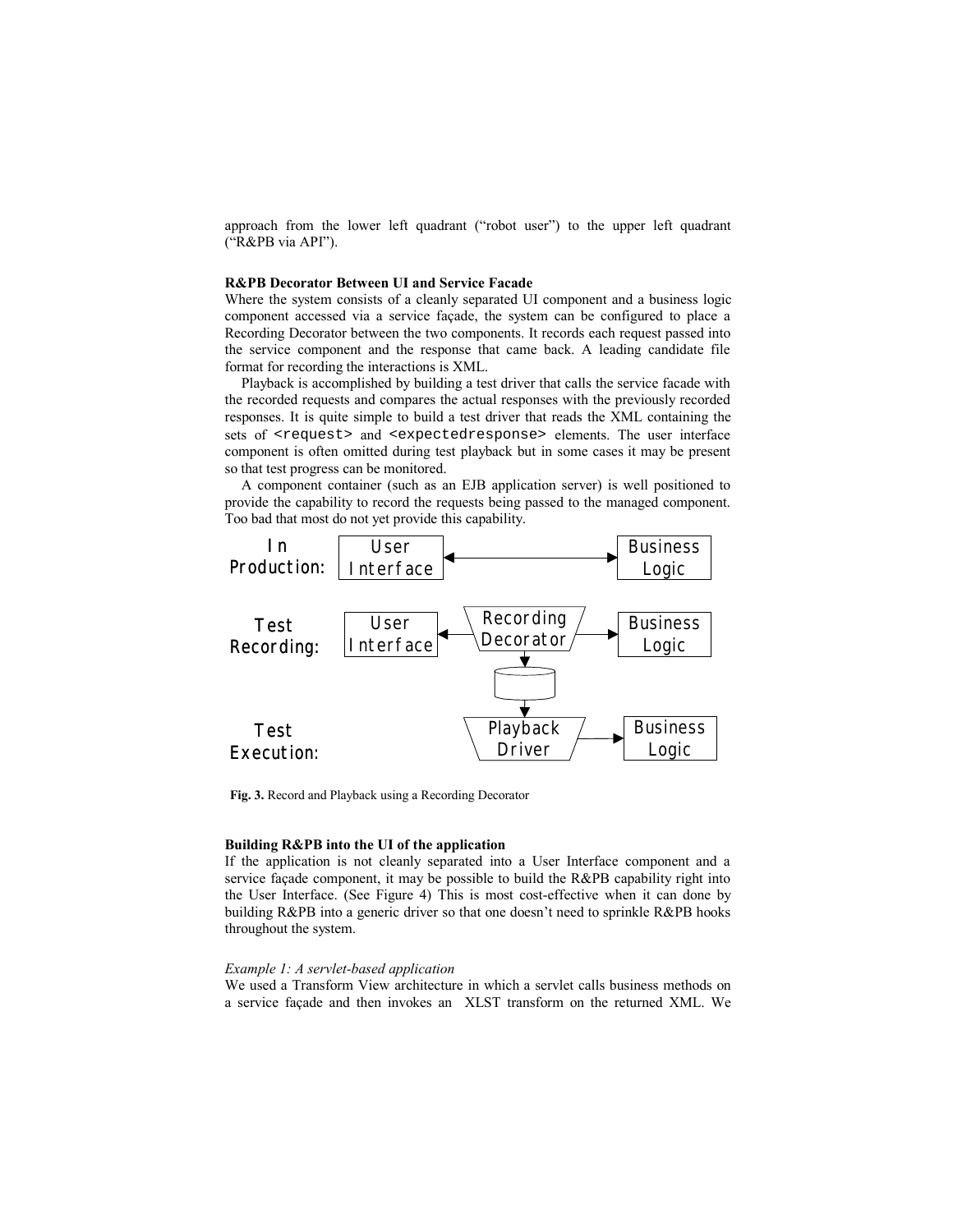placed recording hooks into the servlet to record the user's request (URL plus parameters), resulting XML and the resulting HTML after XLST transformation. A test menu was added to the UI to allow recording to be turned on and off.

Test execution (playback) was done by building a very simple JUnit test that submitted the recorded URLs using HttpUnit and compared the returned HTML with the recorded HTML. To avoid the messiness of manually locating differences between the two HTML strings, we wrote a *custom assertion* (a special version of AssertEquals) that would diagnose the problem and report the location where the two strings differed.

We were also able to easily build unit tests for our XSL transforms by passing the recorded XML and the XSL to the transforming and comparing the resulting HTML with the previously recorded HTML.

#### *Example 2: A project re-engineering a "safety-involved" system*

The system contains complex business rules that were not fully understood by the business. We needed to verify that the re-engineered system implemented the rules correctly. Unfortunately, the user interface was tightly coupled to the rules logic so it was not possible to use scripted tests via an API. We placed R&PB hooks into the generic screen I/O utilities whenever possible but we also needed to place hooks in a number of other places in the UI code. By recording on the old system and playing back on the new, we were able to quickly identify any differences in system behavior.

### **4.2 Test-First Development with R&PB**

While at first glance, the title of this section may appear to be an oxymoron, it *is possible* to build playback tests before the system is built. As long as the form of the recorded interaction is human readable, it can also be human writable. (This is one of the key advantages of using XML for recording the interactions.)

Many of the commercial "robot user" tools do record the interactions in a human readable form. Some generate completely proprietary test scripting languages while others record tests in "standard" scripting languages such as VbScript or JavaScript. You can record a few tests using the tool of choice to see how certain types of interactions are done. Then you can start scripting tests based on what you have learned. One key advantage of doing this is that you can make sure the tests are less sensitive by using the "right" approach (e.g. using the *title* of a dialog box rather than the *ID*.)

The FIT approach to testing is an example of how a test might be "pre-recorded". The FIT framework could be modified to generate scripts that are runnable in your *robot user* tool, thus moving the effort of understanding how to interact with the system into test code generation framework.

When recording tests as XML, consider creating XSL style sheets that can transform the XML into HTML FIT tables. This would make the tests easier to read (no XML) and allow users to run the tests easily from a website.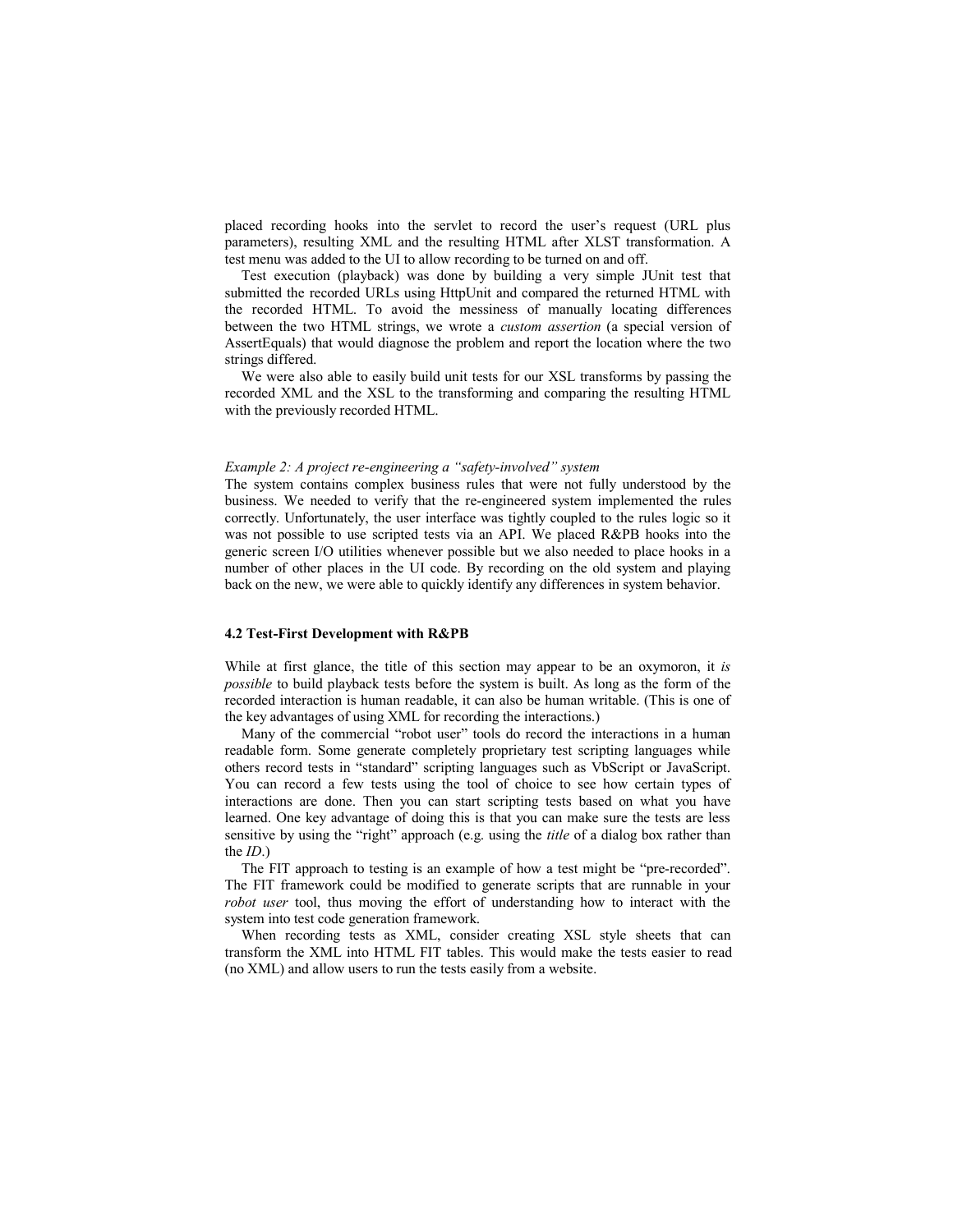### **4.3 Critical Success Factors**

So, assuming you have decided to give *robot user* testing tools a second chance, what features do you need to look for in the testing tool? And what techniques do you need to apply to system development and test automation to be successful?

### **Designing the system for context independence.**

You must be able to configure the system with a known starting point consisting of both data and the system date.

#### **Tool Provides Means to Initialize System**

Tests must be able start up the system with the known starting point.

#### **Functionality Stability**

R&PB testing can only be used to good effect when a significant portion of the applications functionality is expected to be unaffected by the next release. Any tests that encounter modified functionality must be rerecorded as the functionality is verified manually.

#### **User Interface Insensitivity**

It must be possible to record tests in a way that changes to the UI that do not affect the business logic do not cause tests to fail. (There may be other tests recorded that verify that the UI behavior has not changed and these will need to be sensitive to this kind of change.)

#### **Separation of Tests for UI and Business Logic**

All tests that verify business logic should be recorded in a UI insensitive way. A separate set of tests (either manual or automated) should be used to verify the UI has not changed. It can be useful to have different sets of tests with different sensitivity as these can be used to do "defect triangulation" (narrowing down where the defect is located.)

#### **Limited Lifetime**

Recognize that *robot user* tests will have a limited lifetime. They will not survive certain kinds of changes to the user interface or the business logic inside the system. Have a strategy for managing the tests that allows you to identify the those tests that will be impacted and which would need to be either discarded, rerecorded or superceded by newly scripted tests. One good way of doing this is to cross-reference the tests with the requirements by using a test management tool such as Test Director.

# **5 Applicability**

Record and Playback testing should be considered when: